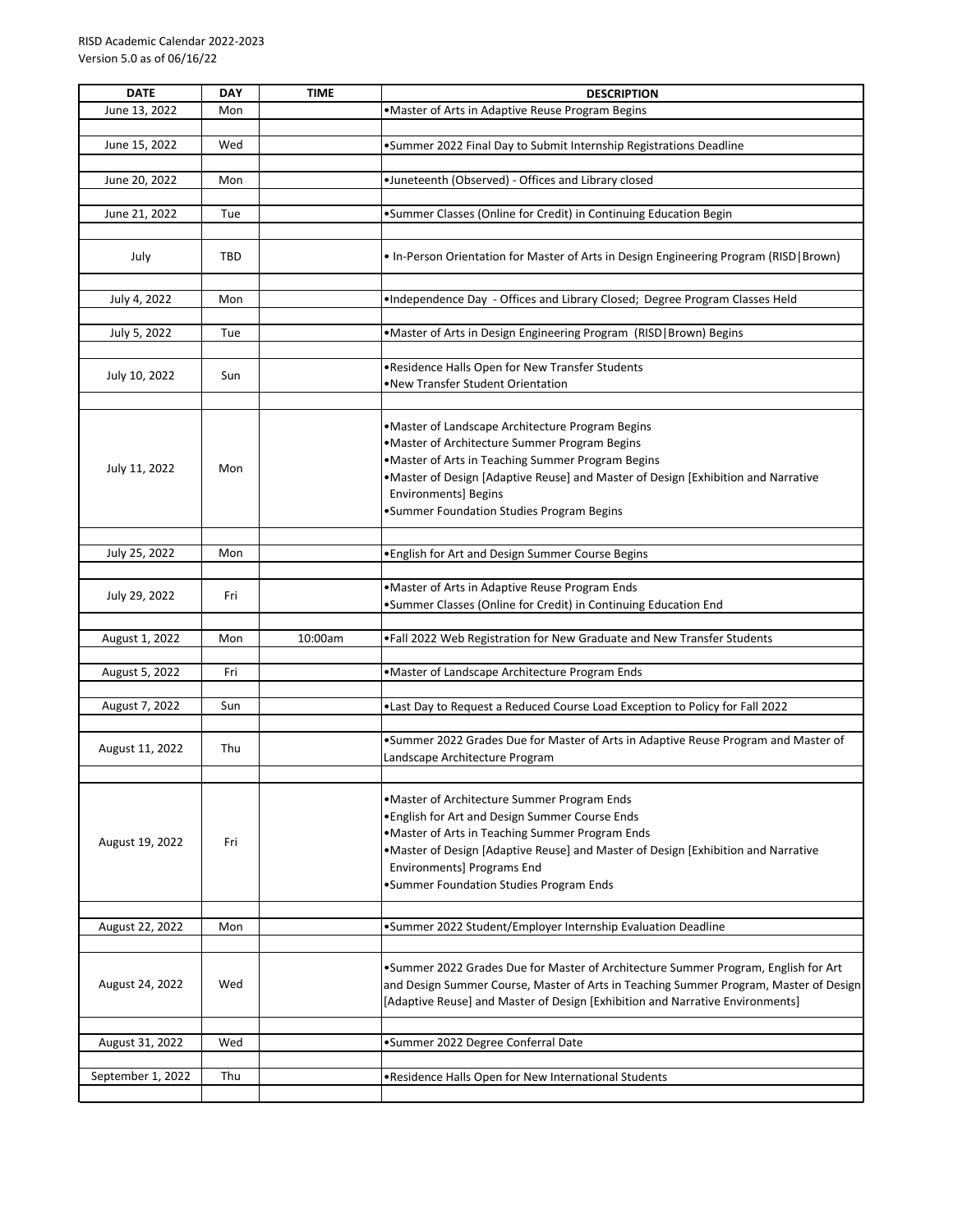| September 2, 2022  | Fri | .Fall 2022 Web Registration Waitlists Close<br>.Fall 2022 Independent Study/Collaborative Study Approval Deadline to be Sent<br>from Department to Registrar's Office<br>.New International Student Orientation (through September 3rd) |
|--------------------|-----|-----------------------------------------------------------------------------------------------------------------------------------------------------------------------------------------------------------------------------------------|
| September 4, 2022  | Sun | .Fall 2022 Web Registration Closes<br>.New Student Orientation (through September 6th)<br>• First Year Move-In (First Year Students Only)                                                                                               |
| September 5, 2022  | Mon | . Labor Day - Offices and Library Closed (Note: Check with Supervisor Regarding<br>Schedule Due to Student Move-in)<br>.Residence Halls Open for Returning Students                                                                     |
| September 6, 2022  | Tue | •Convocation<br>. Fall 2022 Academic Advising for New Transfer and Graduate Students<br>•Summer 2022 Narratives of Student Progress Due<br>•Summer 2022 Grades due for Summer Internships                                               |
| September 7, 2022  | Wed | .Fall 2022 Degree Program Classes Begin<br>.Fall 2022 Add/Drop Registration Period Begins<br>. Fall 2022 Brown University Classes Begin; RISD Students May Register for Brown<br>Classes                                                |
| September 14, 2022 | Wed | . Fall 2022 Final Day for Adding Courses and Final Day to Drop a Course Without "W"<br><b>Transcript Notation</b><br>. Fall 2022 Final Day to Submit Internship Registrations Deadline                                                  |
| September 15, 2022 | Thu | . Fall 2022 Course Withdrawal Period "W" Grade Begins                                                                                                                                                                                   |
| October 1, 2022    | Sat | • Wintersession 2023 and Spring 2023 Undergraduate and Graduate Reinstatement<br><b>Application Deadline</b>                                                                                                                            |
| October 7, 2022    | Fri | . Inauguration of President Crystal Williams - No Degree Program Classes Held<br>.RISD Weekend (Through Oct. 9)                                                                                                                         |
| October 10, 2022   | Mon | . Indigenous Peoples' Day - No Degree Program Classes Held; Offices and Library<br>Closed                                                                                                                                               |
| October 14, 2022   | Fri | • Wintersession 2023 Textbook and Course Estimated Cost of Materials Submission<br>Deadline                                                                                                                                             |
| October 15, 2022   | Sat | •Spring 2022 and Summer 2022 Incomplete Grade Deadline                                                                                                                                                                                  |
| October 19, 2022   | Wed | .Fall 2022 Mid-Semester                                                                                                                                                                                                                 |
| October 21, 2022   | Fri | .Fall 2022 Mid-Semester Warnings Due                                                                                                                                                                                                    |
| October 24, 2022   | Mon | . Wintersession 2023 Web Registration Begins (by Appointment)                                                                                                                                                                           |
| October 31, 2022   | Mon | •Spring 2023 Registration Advising (Through November 11)                                                                                                                                                                                |
| November 2, 2022   | Wed | .Fall 2022 Final Date to Withdraw from Course, "W" Grade Deadline                                                                                                                                                                       |
| November 4, 2022   | Fri | .Spring 2023 Textbook and Course Estimated Cost of Materials Submission Deadline                                                                                                                                                        |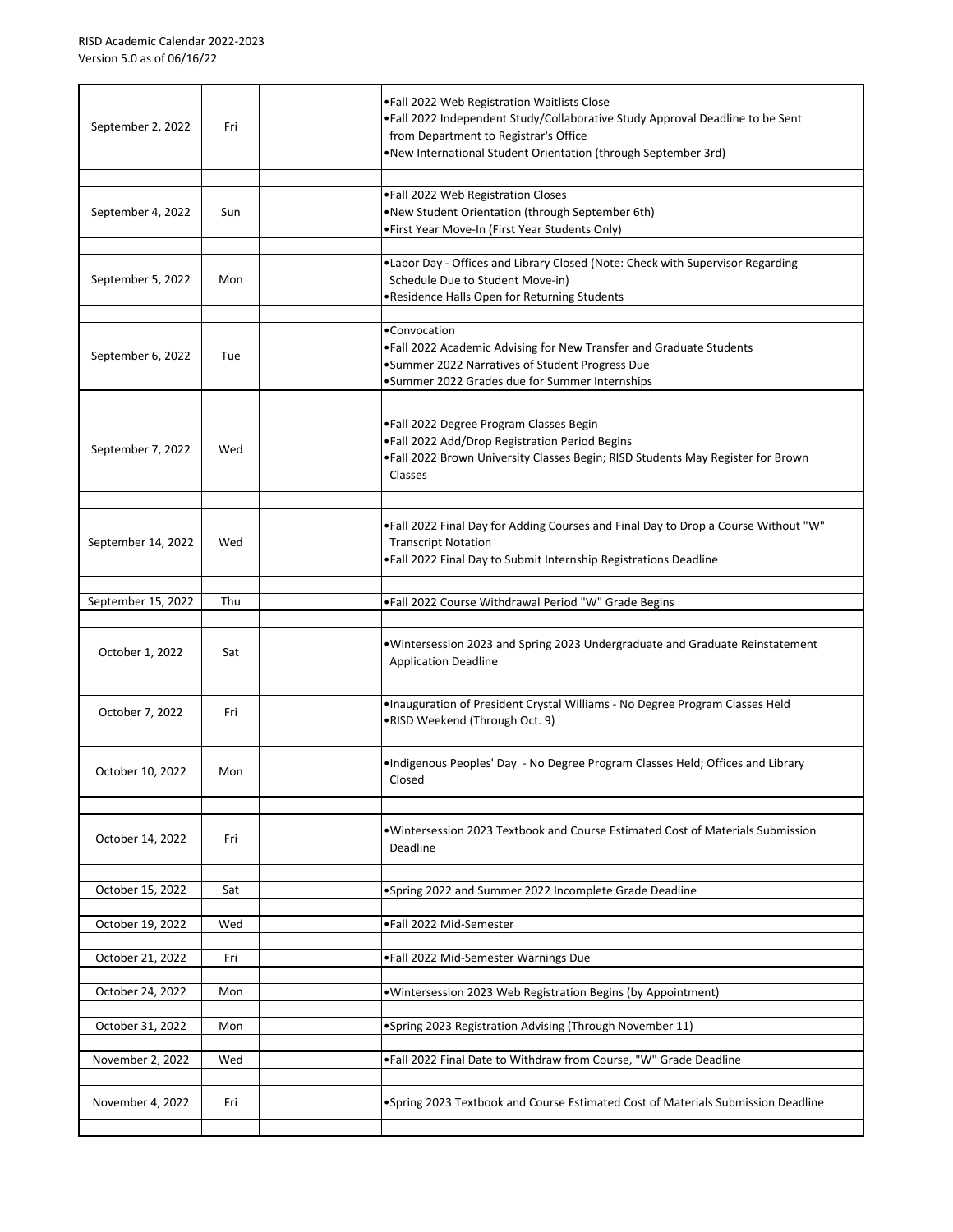| November 11, 2022 | Fri |                | . Veterans Day - Degree Program Classes Held; Offices and Library Open                                                                                                                                       |
|-------------------|-----|----------------|--------------------------------------------------------------------------------------------------------------------------------------------------------------------------------------------------------------|
| November 14, 2022 | Mon |                | •Spring 2023 Web Registration Begins (by Appointment)                                                                                                                                                        |
|                   |     |                |                                                                                                                                                                                                              |
| November 20, 2022 | Sun |                | .Fall 2022 Student/Employer Internship Evaluation Deadline                                                                                                                                                   |
|                   |     |                |                                                                                                                                                                                                              |
| November 24, 2022 | Thu |                | •Thanksgiving (No Classes Held Wednesday 11/23 - Friday 11/25); Offices and Library<br>Closed 11/24 - 11/25<br>•Residence Halls Remain Open                                                                  |
| November 28, 2022 | Mon |                | .Fall 2022 Degree Program Classes Resume                                                                                                                                                                     |
|                   |     |                |                                                                                                                                                                                                              |
| November 29, 2022 | Tue |                | . Wintersession 2023 Final Day to Submit Internship Registrations Deadline                                                                                                                                   |
| December 2, 2022  | Fri |                | . Wintersession 2023 and Spring 2023 Deadline for Students to Submit Independent<br>Study/Collaborative Study Applications to Their Faculty Tutor                                                            |
|                   |     |                | . Last Day to Request a Wintersession Waiver Exception to Policy for                                                                                                                                         |
| December 5, 2022  | Mon |                | Wintersession 2023<br>.Fall 2022 Degree Program Classes End                                                                                                                                                  |
|                   |     |                |                                                                                                                                                                                                              |
| December 6, 2022  | Tue |                | .Fall 2022 Reading/Preparation Day - No Classes, Exams or Crits Held                                                                                                                                         |
| December 7, 2022  | Wed |                | . Fall 2022 Liberal Arts and Graduate Commons Exams<br>. Wintersession 2023 and Spring 2023 Independent Study/Collaborative Study<br>Approval Deadline to be Sent from Faculty Tutor to Department           |
| December 8, 2022  | Thu |                | .Fall 2022 Studio Review Days (Through Dec. 14)                                                                                                                                                              |
|                   |     |                |                                                                                                                                                                                                              |
| December 12, 2022 | Mon |                | .Brown University Classes End                                                                                                                                                                                |
| December 13, 2022 | Tue |                | •Brown University Final Exams (Through December 21)                                                                                                                                                          |
|                   |     |                |                                                                                                                                                                                                              |
| December 14, 2022 | Wed |                | .Fall 2022 Final Day of the Semester<br>.Fall 2022 Degree Conferral Date<br>• Wintersession 2023 Independent Study/Collaborative Study Approval Deadline<br>to be Sent from Department to Registrar's Office |
|                   |     |                | . Residence Halls Close for December Holiday Break; Limited Housing Available                                                                                                                                |
| December 15, 2022 | Thu | 12:00pm (noon) | Over Winter Break                                                                                                                                                                                            |
| December 16, 2022 | Fri |                | . Wintersession 2023 Web Registration Waitlists Close                                                                                                                                                        |
|                   |     |                |                                                                                                                                                                                                              |
| December 18, 2022 | Sun |                | .Wintersession 2023 Web Registration Closes                                                                                                                                                                  |
| December 19, 2022 | Mon |                | .Fall 2022 Final Grades Due in Registrar's Office                                                                                                                                                            |
|                   |     |                |                                                                                                                                                                                                              |
| December 23, 2022 | Fri |                | . Offices and Library Closed for Winter Break (Through Jan. 2)                                                                                                                                               |
| January 2, 2023   | Mon |                | . New Year's Day (Observed) - Offices and Library Closed                                                                                                                                                     |
|                   |     |                | . Residence Halls Open for Students Attending Wintersession                                                                                                                                                  |
| January 4, 2023   | Wed |                | .Fall 2022 Narratives of Student Progress Due                                                                                                                                                                |
| January 5, 2023   | Thu |                | · Wintersession 2023 Classes Begin                                                                                                                                                                           |
|                   |     |                | . Wintersession 2023 Add/Drop Registration Period Begins                                                                                                                                                     |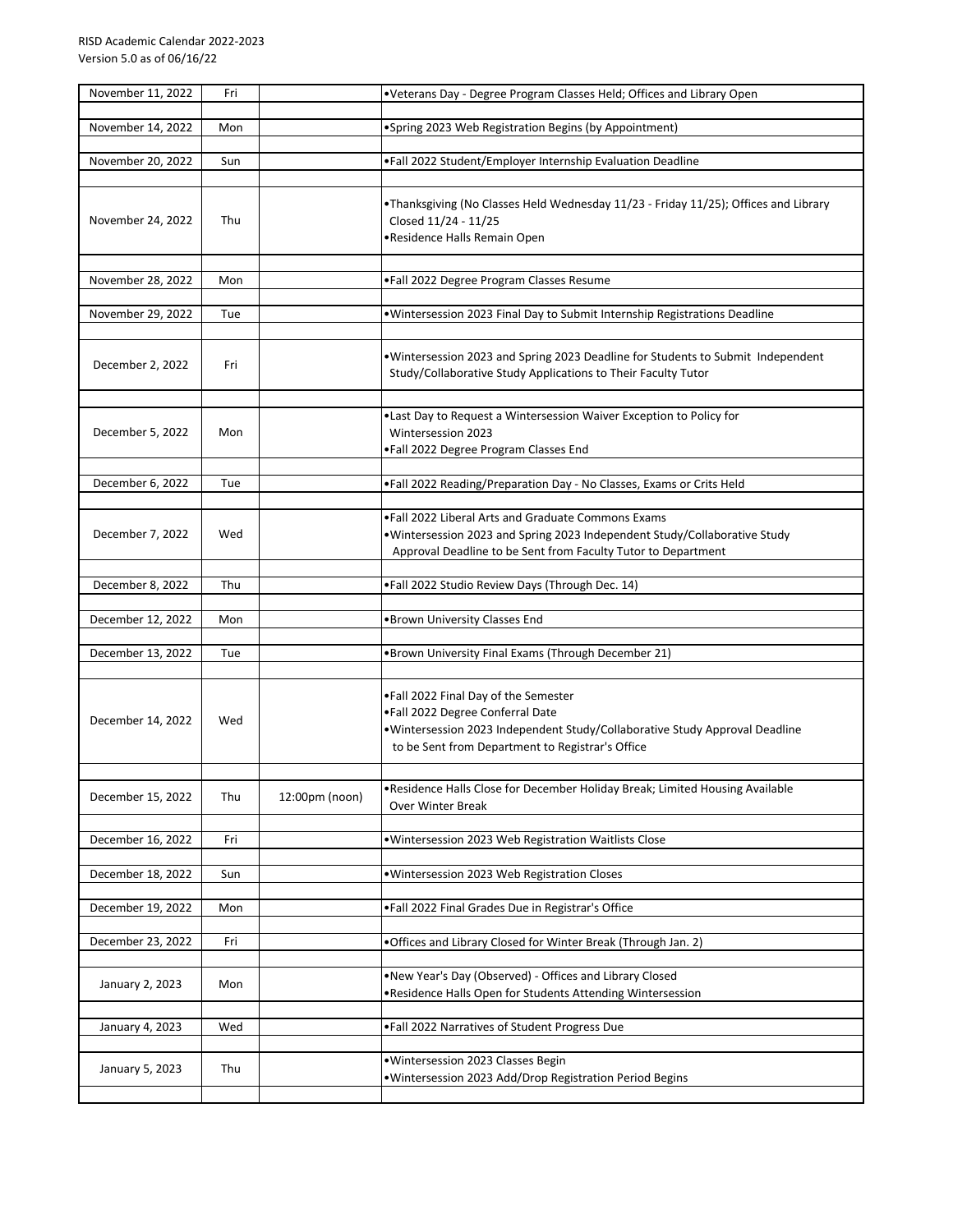| January 12, 2023  | Thu | . Wintersession 2023 Final Day for Adding Courses and Final Day to Drop a Course<br>without "W" Transcript Notation                                                                                                                  |
|-------------------|-----|--------------------------------------------------------------------------------------------------------------------------------------------------------------------------------------------------------------------------------------|
| January 13, 2023  | Fri | . Wintersession 2023 Course Withdrawal Period "W" Grade Begins                                                                                                                                                                       |
| January 16, 2023  | Mon | .Dr Martin Luther King, Jr. Day - No Degree Program Classes Held; Offices and Library<br>Closed<br>. Last Day to Request a Reduced Course Load Exception to Policy for Spring 2023                                                   |
| January 18, 2023  | Wed | •Spring 2023 Web Registration for First-Year Undergraduates                                                                                                                                                                          |
| January 25, 2023  | Wed | . Brown University Spring Classes Begin; RISD Students May Register for Brown<br>Classes                                                                                                                                             |
| January 27, 2023  | Fri | . Wintersession 2023 Final Date to Withdraw from a Course, "W" Grade Deadline                                                                                                                                                        |
| February 1, 2023  | Wed | .Fall 2022 Incomplete Grade Deadline<br>. Wintersession 2023 Student/Employer Internship Evaluation Deadline                                                                                                                         |
| February 8, 2023  | Wed | · Wintersession 2023 Degree Program Classes End<br>•Spring 2023 Web Registration Waitlists Close                                                                                                                                     |
| February 9, 2023  | Thu | . Residence Halls Close for Students Not Registered for Spring Semester                                                                                                                                                              |
| February 10, 2023 | Fri | •Spring 2023 Web Registration Closes                                                                                                                                                                                                 |
| February 13, 2023 | Mon | · Wintersession 2023 Final Grades Due<br>. Residence Halls Open for Students for Spring Semester<br>.Spring 2023 Independent Study/Collaborative Study Approval Deadline to be Sent<br>from the Department to the Registrar's Office |
| February 15, 2023 | Wed | •Fall 2023 Graduate Student Reinstatement Deadline                                                                                                                                                                                   |
| February 16, 2023 | Thu | · Spring 2023 Degree Program Classes Begin<br>•Spring 2023 Add/Drop Registration Period Begins                                                                                                                                       |
| February 20, 2023 | Mon | . President's Day - Degree Program Classes Held; Offices and Library Open                                                                                                                                                            |
| February 22, 2023 | Wed | . Wintersession 2023 Narratives of Student Progress Due<br>. Spring 2023 Final Day to Submit Internship Registrations Deadline                                                                                                       |
| February 23, 2023 | Thu | •Spring 2023 Final Day for Adding Courses and Final Day to Drop a Course Without<br>"W" Transcript Notation                                                                                                                          |
| February 24, 2023 | Fri | •Spring 2023 Course Withdrawal Period, "W" Grade Begins                                                                                                                                                                              |
| February 27, 2023 | Mon | • Freshman Major Declaration Begins on WebAdvisor (Through Mar. 3)                                                                                                                                                                   |
| March 1, 2023     | Wed | •Summer 2023 Travel Class Registration Begins (Through April 14)                                                                                                                                                                     |
| March 15, 2023    | Wed | · Wintersession 2023 Incomplete Grade Deadline                                                                                                                                                                                       |
| March 27, 2023    | Mon | •Spring Recess Begins for Degree Programs (Through Mar.31); Residence Halls<br>Remain Open                                                                                                                                           |
| April 1, 2023     | Sat | .Fall 2023 Undergraduate Student Reinstatement Deadline                                                                                                                                                                              |
| April 3, 2023     | Mon | •Spring 2023 Degree Program Classes Resume                                                                                                                                                                                           |